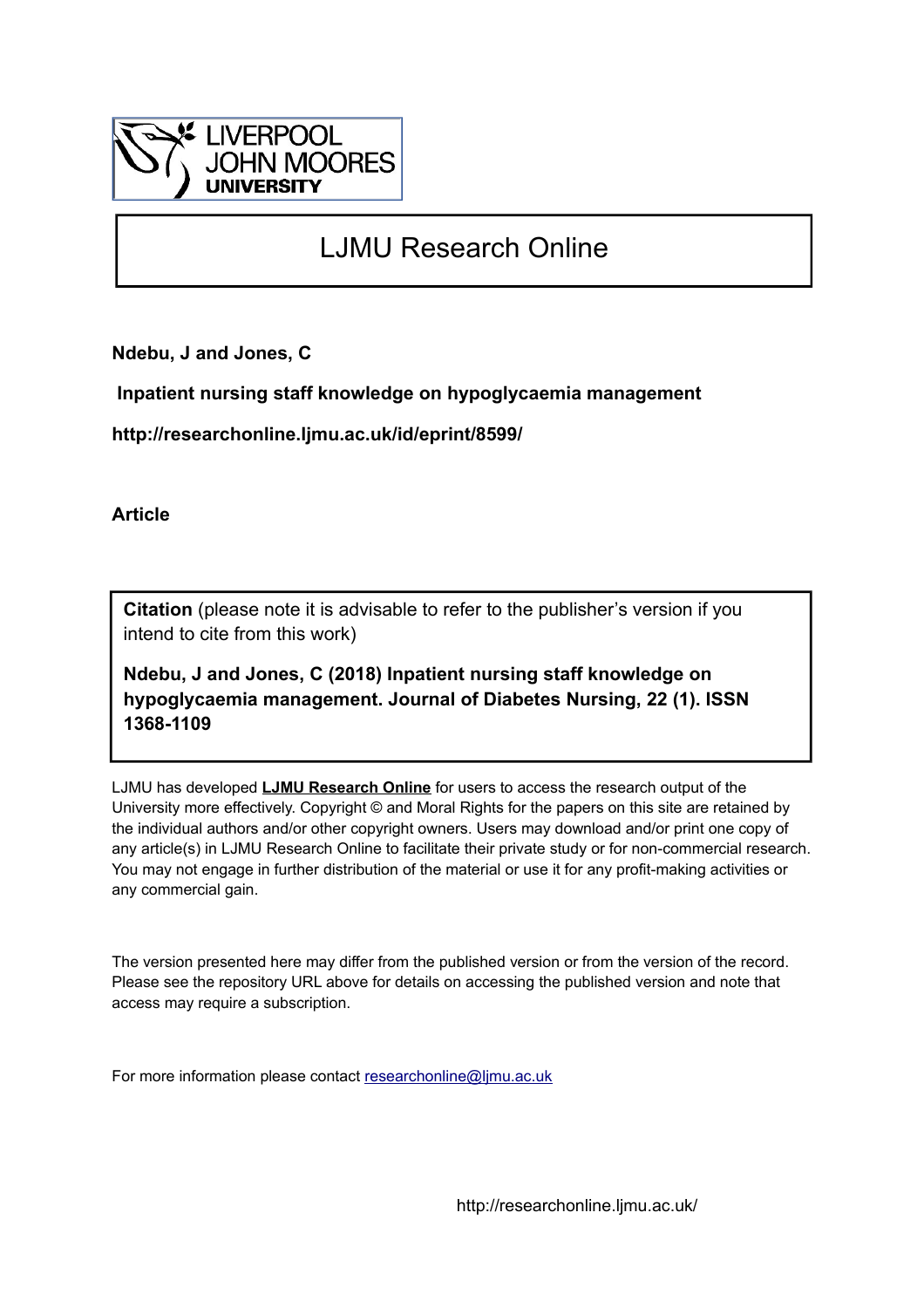# **Inpatient nursing staff knowledge on hypoglycaemia management**

**Citation:** Ndebu J, Jones C (2018) Inpatient nursing staff knowledge on hypoglycaemia management. *Journal of Diabetes Nursing* **22**: JDN008

### **Article points**

- 1. Hypoglycaemia experienced as an inpatient is associated with increased length of stay, higher morbidity and mortality, and increased cost.
- 2. The National Diabetes Inpatient Audit in 2016 found that one in five inpatients with diabetes experience hypoglycaemia during their hospital stay.
- 3. A questionnaire survey study was carried out in order to identify any gaps in hypoglycaemia management between nursing staff on the diabetes, vascular and critical care wards.

#### **Key words**

- Education
- Hypoglycaemia - Inpatient nurses

#### **Authors**

Jackline Ndebu is Diabetes Specialist Nurse, Royal Liverpool University Hospital and studying towards a Masters in Advanced Healthcare Practice at Liverpool John Moores University; Colin Jones is Senior Lecturer, Liverpool John Moores University

### *Jackline Ndebu, Colin Jones*

**Hypoglycaemia is a major barrier to intensive glycaemic control and although the 2016 National Diabetes Inpatient Audit showed that the prevalence of hypoglycaemia has decreased from 26% to 20% since 2011, 1 in 5 inpatients with diabetes still experience hypoglycaemia during their hospital stay. Consequently, it is vital to evaluate whether nursing staff have the right knowledge to manage hypoglycaemia and if not, the reasons why. Using a questionnaire, a study was carried out at a large inner-city hospital in order to identify any gaps in hypoglycaemia management between nursing staff on the diabetes, vascular and critical care wards. As expected, the snapshot audit showed more hypoglycaemia episodes occurred in the diabetes wards and patients across the three wards mostly experienced hypoglycaemia during the night. Therefore, the difference between the day and night shift nurses' hypoglycaemia management was also evaluated.** 

In the UK, it is estimated that there are 4.5 million<br>people living with diabetes and approximately<br>1.1 million people with undiagnosed diabetes<br>(Diabetes UK, 2016). Diabetes is currently costing the n the UK, it is estimated that there are 4.5 million people living with diabetes and approximately 1.1 million people with undiagnosed diabetes NHS an estimated £10 billion, which is 10% of the NHS budget (Diabetes UK, 2016).

Hypoglycaemia is one of the most vital acute complications associated with glucose-lowering therapies, such as insulin or sulfonylureas. Hypoglycaemia can simply be defined as an abnormally low blood glucose reading <4.0 mmol/L (McCrimmon and Sherwin 2010; American Diabetes Association [ADA], 2016; Hardy, 2017). Therefore, in 2010 the Joint British Diabetes Societies-Inpatient (JBDS-IP) Care Group published a guideline to help prevent and improve management of hypoglycaemia in people with diabetes while in hospital (JBDS-IP, 2010; Hill, 2011; Hulkower, Pollack and Zonszein, 2014).

The NHS is facing a crisis, with general nursing shortages that have resulted in agency and temporary workers filling in vacancies on the wards, and nursing staff lacking the specialist support needed as there is a shortage of DSNs (Francis Report, 2013; Diabetes UK, 2014; NHS Improvement, 2016). Furthermore, it has been suggested that regardless of whether a patient is in critical care, vascular or a general ward, hypoglycaemia is associated with increased length of stay, increased cost, and higher morbidity and mortality rates, with at least 25% of all inpatient days incurred by patients with diabetes (Turchin et al, 2009; Hermanides et al, 2010; NICE-SUGAR study, 2012; Seaquist et al, 2012). Therefore, it is paramount that the NHS has plans in place to deal with this epidemic of diabetes as it is going to demand even more resources in the near future.

### **Methodology**

A questionnaire survey (*Box 1,* overleaf) was developed based on the hospital's hypoglycaemia management guidelines, and a snapshot audit (*Table 1,*  overleaf) was carried out to determine when the majority of the hypoglycaemia episodes occurred. The cross-sectional survey only involved inpatient

Journal of Diabetes Nursing Volume 22 No 1 2018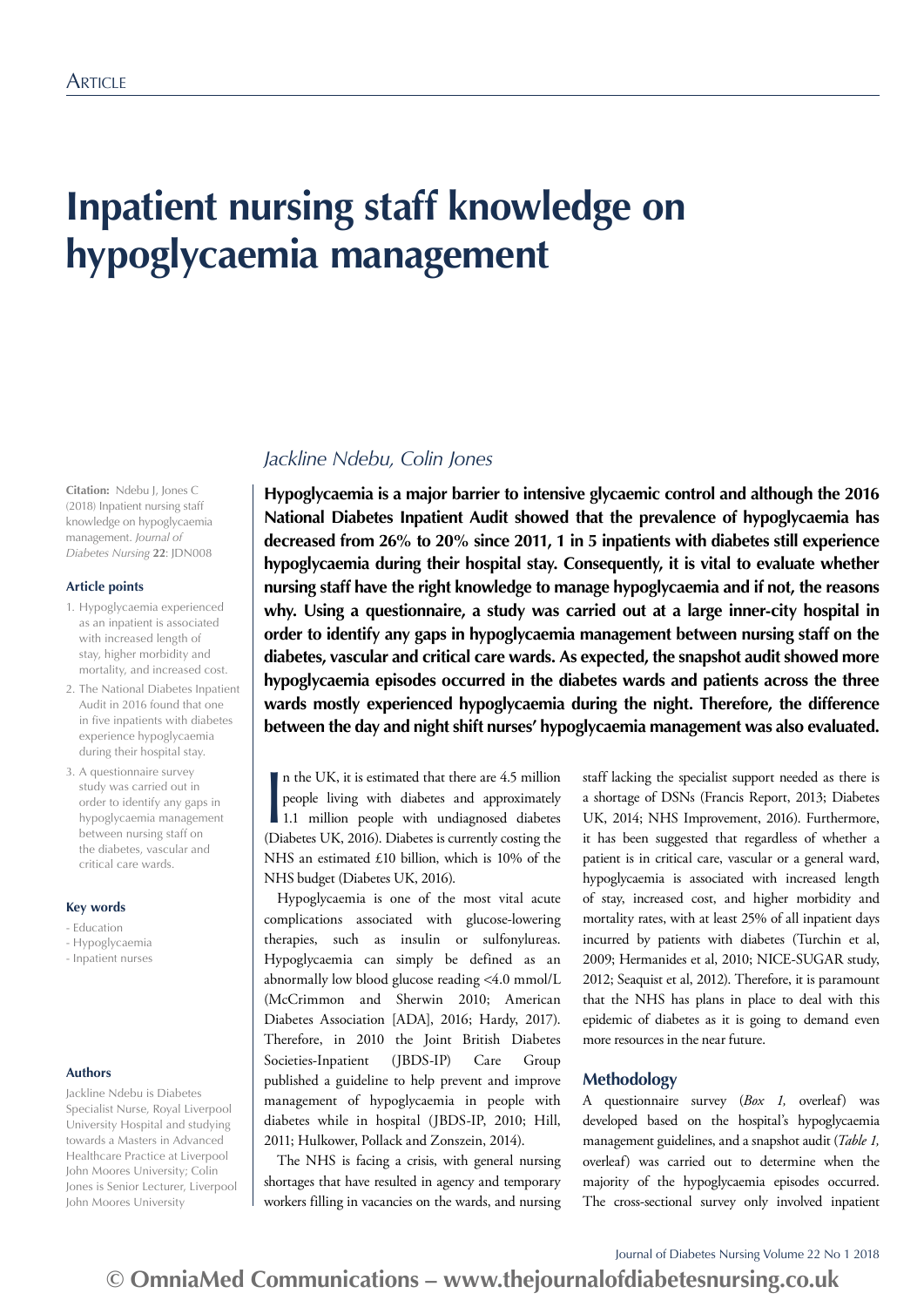| Box 1. Questionnaire for nursing staff on inpatient hypoglycaemic (low blood glucose) management. |                                                                                                                                             |  |  |  |  |
|---------------------------------------------------------------------------------------------------|---------------------------------------------------------------------------------------------------------------------------------------------|--|--|--|--|
| Please circle the appropriate answer                                                              |                                                                                                                                             |  |  |  |  |
| 1.                                                                                                | Staff nurse<br>Staff nurse<br>Grade:<br>Ward Manager<br>HCA (Band 4)<br>HCA (Band 3)                                                        |  |  |  |  |
| 2.                                                                                                | Base ward:                                                                                                                                  |  |  |  |  |
| 3.                                                                                                | On average, how many hours per week do you work on your ward? ≥32 hours 16-31 hours<br>$<$ 16 hours                                         |  |  |  |  |
| 4.                                                                                                | What shift pattern do you primarily work?<br>Early<br>Night<br>Mix of shifts<br>Late                                                        |  |  |  |  |
| 5.                                                                                                | Do you come across patients with diabetes in your ward? Yes<br>No<br>I work on a diabetes ward                                              |  |  |  |  |
| 6.                                                                                                | Are you aware of existence of Inpatient Hypoglycaemia Guideline in the Trust Yes<br>- No<br>Where can you find these?                       |  |  |  |  |
| 7.                                                                                                | Have you had training in hypoglycaemia management?<br>No<br>Yes                                                                             |  |  |  |  |
| 8.                                                                                                | What is the cut-off capillary blood glucose level (mmol/L) for hypoglycaemia as per local protocol?<br>< 2.5<br><3<br>$\leq 4$<br>$<$ 5     |  |  |  |  |
| 9.                                                                                                | Please select the symptom(s) of hypoglycaemia from the following:<br>Shaking<br>Sweating<br>Confusion<br>Hunger<br>Headache<br>Fits         |  |  |  |  |
| 10.                                                                                               | Which antidiabetes medication(s) commonly causes hypoglycaemia?<br>Gliclazide<br>Metformin<br>Glitazone<br>Insulin                          |  |  |  |  |
| 11.                                                                                               | What would you use to treat the hypoglycaemia? Please give examples and quantities.                                                         |  |  |  |  |
| 12.                                                                                               | Please list the contents of the "Hypoglycaemia Box".                                                                                        |  |  |  |  |
| 13.                                                                                               | Insulin needs to be omitted after a hypoglycaemic episode treatment? True<br>False<br>Not sure                                              |  |  |  |  |
| 14.                                                                                               | Is it essential to re-check the blood glucose?<br>Yes<br>No<br>Not sure<br>If yes, when do you need to check?<br>If no, why?                |  |  |  |  |
| 15.                                                                                               | Do you document the hypoglycaemic episode in medical notes for doctors to review?<br>No<br>Yes                                              |  |  |  |  |
| 16.                                                                                               | Do you routinely check capillary blood glucose readings for all patients with diabetes?<br>Yes<br>No                                        |  |  |  |  |
| 17.                                                                                               | How do you think most hypoglycaemic epidsodes are detected in the hospital?<br>Routine check<br>Suspected by patients<br>Suspected by staff |  |  |  |  |
| 18.                                                                                               | Do you think hypoglycaemia increases a patient's length of hospital stay?<br>No<br>Not sure<br>Yes                                          |  |  |  |  |
| 19.                                                                                               | How do you think hypoglycaemia increases mortality (death)<br>Yes<br>No<br>Not sure                                                         |  |  |  |  |
| 20.                                                                                               | Do you know how to contact the Diabetes Team if their advice is required?<br>Yes<br>No<br>Not sure                                          |  |  |  |  |
|                                                                                                   |                                                                                                                                             |  |  |  |  |

registered nurses and healthcare assistants (HCAs) working on the diabetes, critical care and vascular wards. All had completed blood glucose training.

Once ethical approval was granted, consent was gained from the relevant ward manager. As this was a voluntary and completely anonymous study, no personal details were collected and any returned questionnaires implied informed consent. Verbal consent was also gained from the relevant ward managers as they helped identify participants. The participants were chosen at random and issued with a questionnaire that took approximately 10 minutes to complete; however, each participant was given 2 weeks to return their questionnaires. Additionally, as ward areas can be very busy, nursing staff were requested

to complete the questionnaire during their break time or keep it overnight in order not to be distracted from potentially life-threatening situations. Above all, the study preserved confidentiality in accordance with the Nursing and Midwifery Council (NMC, 2015) guidelines by ensuring all data collected was only stored in NHS and Liverpool John Moores University password-protected computers.

The snapshot audit was carried out over four weeks in April, 2017. The questionnaires were issued and collected during May and June, 2017.

### **Results**

The statistical analysis was performed using the SPSS version 23.0 (IBM Corp, 2015). Looking at

### Journal of Diabetes Nursing Volume 22 No 1 2018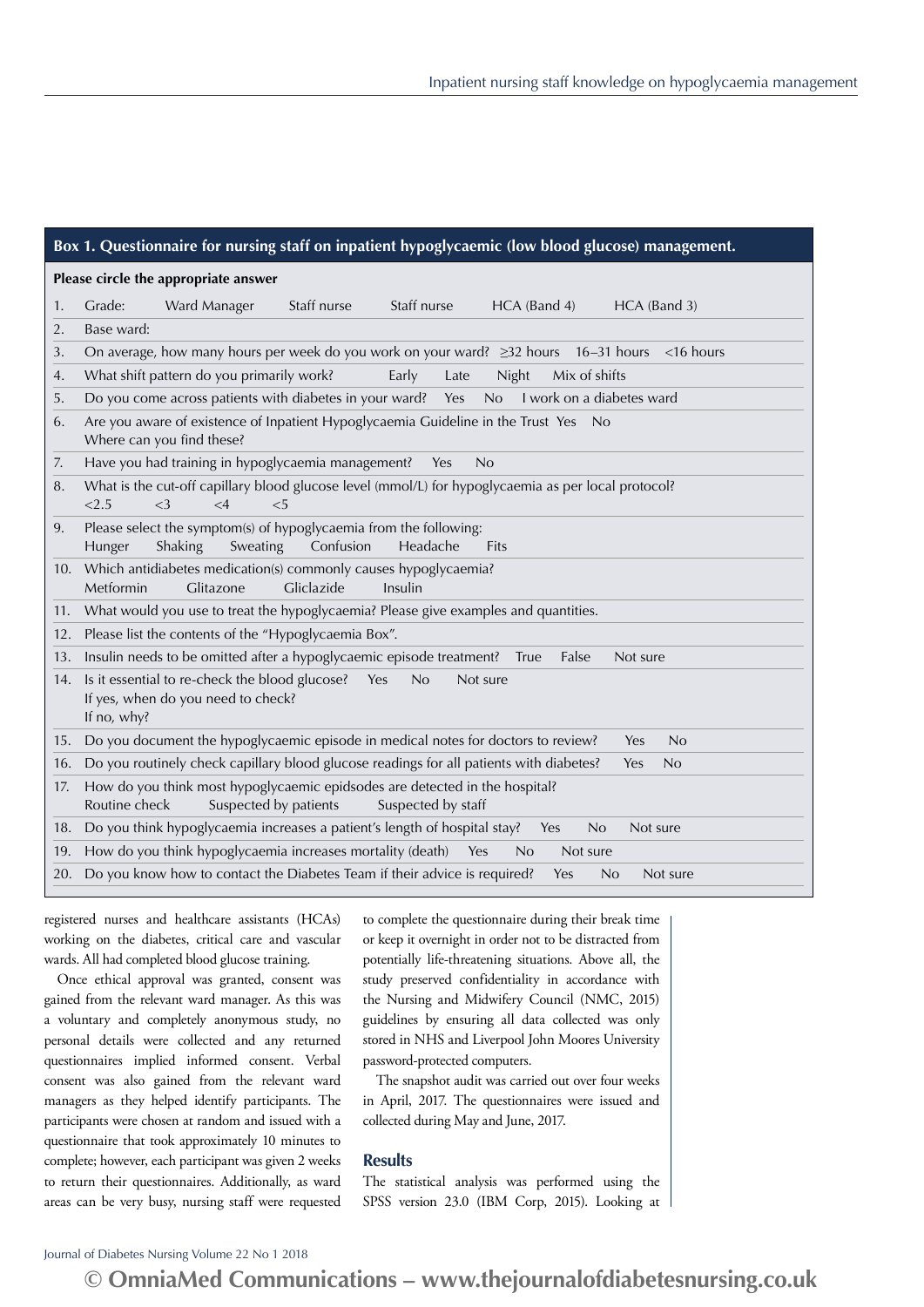#### **Page points**

- 1. Response rates were not a initially expected; 100 questionnaires were issued and 40 responses were received.
- 2. All three wards came across people with diabetes on their wards and all of the nursing staff questioned were aware of the hospital's hypoglycaemia guidelines.
- 3. Although everyone used some form of rapid-acting carbohydrates for hypoglycaemia treatment and were aware to recheck blood glucose after treatment, only 77.5% (31/40) of the nursing staff rechecked the blood glucose after 15 minutes as per the hospital's guidelines.

### **Table 1. Number of hypoglycaemic episodes over a 4-week period.**

|                     | Total number of patients<br>who experienced<br>hypoglycaemia | Total number of<br>hypoglycaemic episodes | Total number of<br>hypoglycaemic episodes<br>by shift |
|---------------------|--------------------------------------------------------------|-------------------------------------------|-------------------------------------------------------|
| Critical care wards | 20                                                           | 39                                        | Early: 9                                              |
| $(2 \text{wards})$  |                                                              |                                           | Late: $4$                                             |
|                     |                                                              |                                           | Night: 26                                             |
| Diabetes wards      | 33                                                           | 127                                       | Early: 34                                             |
| $(2 \text{wards})$  |                                                              |                                           | Late: $26$                                            |
|                     |                                                              |                                           | Night: 67                                             |
| Vascular wards      | 18                                                           | 55                                        | Early: 17                                             |
| $(2 \text{wards})$  |                                                              |                                           | Late: 9                                               |
|                     |                                                              |                                           | Night: 29                                             |

the snapshot audit (*Table 1*), most hypoglycaemia episodes occurred in the diabetes wards and inpatients across the three wards mostly experienced nocturnal hypoglycaemia.

Although 150 questionnaires were meant to be issued to six wards; two wards did not participate. Consequently, only 100 questionnaires were issued, with 40 responses received. The breakdown of staff was: 5% Ward Manager; 7.5% Senior Nurse; 75% Staff Nurse; 2.5% HCA (Band 4) and 10% HCA



*Figure 1. Responses to the question about what blood glucose level constitutes hypoglycaemia.*

(Band 3). Even though 82.5% (33/40) of the above nursing staff worked full-time, 75% (30/40) worked a mixture of early, late and night shifts. Only 5% (2/40) worked nights permanently.

All three wards came across people with diabetes on their wards and all of the nursing staff questioned were aware of the hospital's hypoglycaemia guidelines; 95% (38/40) of participants had completed hypoglycaemia training. While 90% of nursing staff considered capillary blood glucose (CBG) of <4.0 mmol/L to be hypoglycaemia, 7.5% considered a CBG of <2.5 mmol/L and 2.5% considered a CBG of <3.0 mmol/L to be hypoglycaemia (*Figure 1*).

Looking at hypoglycaemia treatment, 93.75% (15/16) of diabetes ward nurses recognised all hypoglycaemia symptoms; however, only 58.3% (7/12) from vascular and 25% (3/12) from critical care wards recognised the symptoms. Furthermore, only 58.3% (7/12) of critical care nursing staff recognised just 3 or fewer hypoglycaemia symptoms. Although everyone used some form of rapid-acting carbohydrates for hypoglycaemia treatment and were aware to recheck CBG after treatment, only 77.5% (31/40) of the nursing staff rechecked the CBG after 15 minutes as per this hospital's guidelines, while 17.5% (7/40) rechecked after 20–30 minutes. Moreover, 10% (4/40) stated they would have omitted insulin after this treatment.

Overall, everyone was aware of how to contact the diabetes team and 95% (38/40) checked CBG for all

Journal of Diabetes Nursing Volume 22 No 1 2018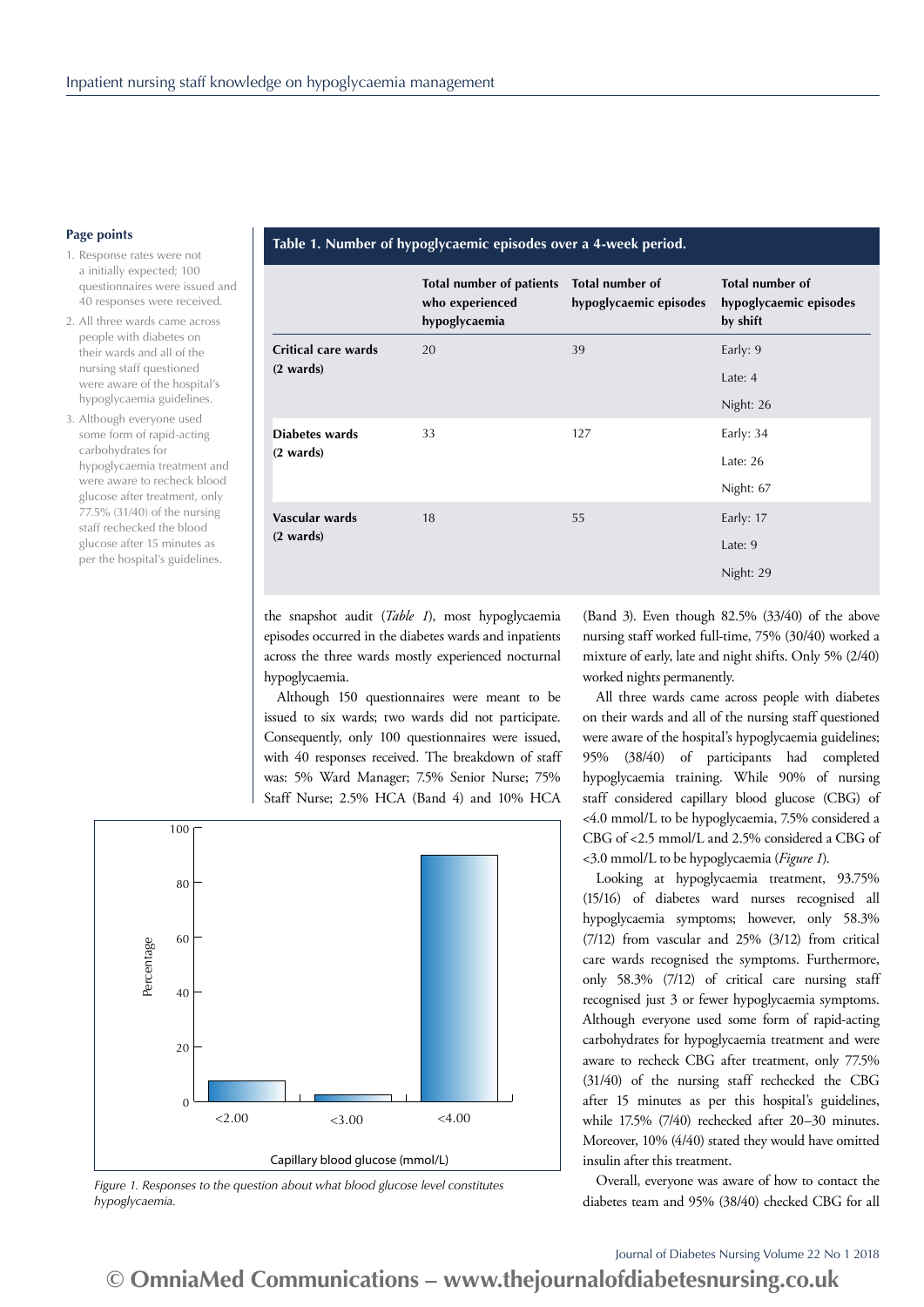diabetes patients. However, it is vital to note that 60% of those asked detected hypoglycaemia through all three means: routine checks, suspected by patients and suspected by staff. Essentially, 90% (36/40) of nursing staff that participated in this study were aware that hypoglycaemia increased both patients' length of stay and mortality rates.

### **Discussion**

This study had a good demographic mix representing a variety of staff bandings, although, only 5% of the nurses worked nights permanently. As the snapshot audit showed more hypoglycaemia episodes occurred at night, the small percentage of nurses working night shifts in this study made it difficult for hypoglycaemia knowledge to be compared with that of daytime nurses. One explanation of this could be because permanent night-shift working is not encouraged in this Trust as per the European Working Time Directive and Royal College of Nursing (RCN), in order to minimise health risks in all their workers (Health and Safety Executive, 2006; RCN, 2012). Additionally, there are fewer staff members working at night and the nature of their work means that fatigue may threaten their decision making. This could have explained why so few completed and returned the questionnaires (Nilsson et al, 2008; Morrison et al, 2013).

The 2016 NaDIA results (NHS Digital, 2017) showed that 1 in 6 hospital beds was occupied by a person with diabetes and this is reflected in our study as all three wards had inpatients with diabetes. Additionally, Holmes and Dyer (2013) and the RCN (2017) have shown that diabetes training is vital for all healthcare providers, irrespective of the discipline they work in. Reassuringly our study showed that 95% of nursing staff had received hypoglycaemia training. This is positive compared to a previous study that showed only a 51% attendance at formal hypoglycaemia training (Chinnasamy et al, 2011). What is concerning, however, only 90% nursing staff recognised the correct hypoglycaemia cut off CBG of <4.0 mmol/L and perhaps this is why hypoglycaemia treatment can often be delayed in hospitals (Livingstone and Boyle, 2015). The diabetes inpatient specialist nurses (DISNs) have a role in encouraging all nursing staff in the hospital to complete up-to-date hypoglycaemia training but ultimately it is also the responsibility of the individual staff members to

ensure they are familiar with all hospital guidelines (NMC, 2015).

As expected, 93.75% of nurses on the diabetes ward recognised all hypoglycaemia symptoms. Surprisingly, however, only 25% of critical care nurses recognised all hypoglycaemia symptoms. Their patients are normally unstable and at a risk of hypoglycaemia due to intravenous insulin administration, continuous veno-venous haemofiltration, inotropic support or sepsis (Turchin et al, 2009; Bilotta and Rosa, 2012). Perhaps, the fact that more care is demanded by critical care patients makes it difficult for these nurses to manage hypoglycaemia effectively or, more training is essential. This could be an area where both the Critical Care Nurse Educators and DISNs work together to improve the overall patients' care. Although all nurses would have treated hypoglycaemia with a rapid-acting carbohydrate, only 77.5% would have rechecked CBG after 15 minutes and 10% would have omitted the patient's insulin after treatment. This shows that nursing staff are neither familiar with their local hospital guidelines, nor the JBDS-IP (2010) guidelines on hypoglycaemia management. Hence, all nurses need to not only be aware of their hospital guidelines but be up to date with current research and adhere to the NMC standards for medicines management (NMC, 2007; 2015).

It is reassuring that all nurses were aware of how to contact the diabetes team, with 95% of them having checked CBG for all diabetes patients. Furthermore, it was encouraging that 90% were aware that hypoglycaemia increases both the patients' length of stay and mortality rates. Although this is promising, only 60% of nurses would have detected a hypoglycaemic episode through routine checks, suspected by patients and staff. This is alarming as not all people with diabetes have hypoglycaemia awareness. De Galan et al (2006) defined hypoglycaemia unawareness as "neuroglycopenia before the appearance of autonomic warning symptoms". Additionally, as reported by Martin-Timon and Del Canizo-Gomez (2015), up to 40% of people with type 1 diabetes can have a loss of hypoglycaemia awareness. Therefore, if more people with diabetes are unable to recognise hypoglycaemia symptoms and fewer nurses are routinely checking CBGs of inpatients with diabetes, eventually more adverse events will occur in the hospitals. Furthermore, although the 2016 NaDIA

#### **Page points**

- 1. The study showed that 95% of nursing staff had received hypoglycaemia training.
- 2. Similarly, it is reassuring that all nurses were aware of how to contact the diabetes team in the hospital, and 90% were aware that hypoglycaemia increases length of stay in hospital as well as risk of mortality.
- 3. It is clear, however, that many of the nurses need to have a better understanding of the hospital guidelines for hypoglycaemia, as well as national guidelines.

### Journal of Diabetes Nursing Volume 22 No 1 2018

**© OmniaMed Communications – www.thejournalofdiabetesnursing.co.uk**